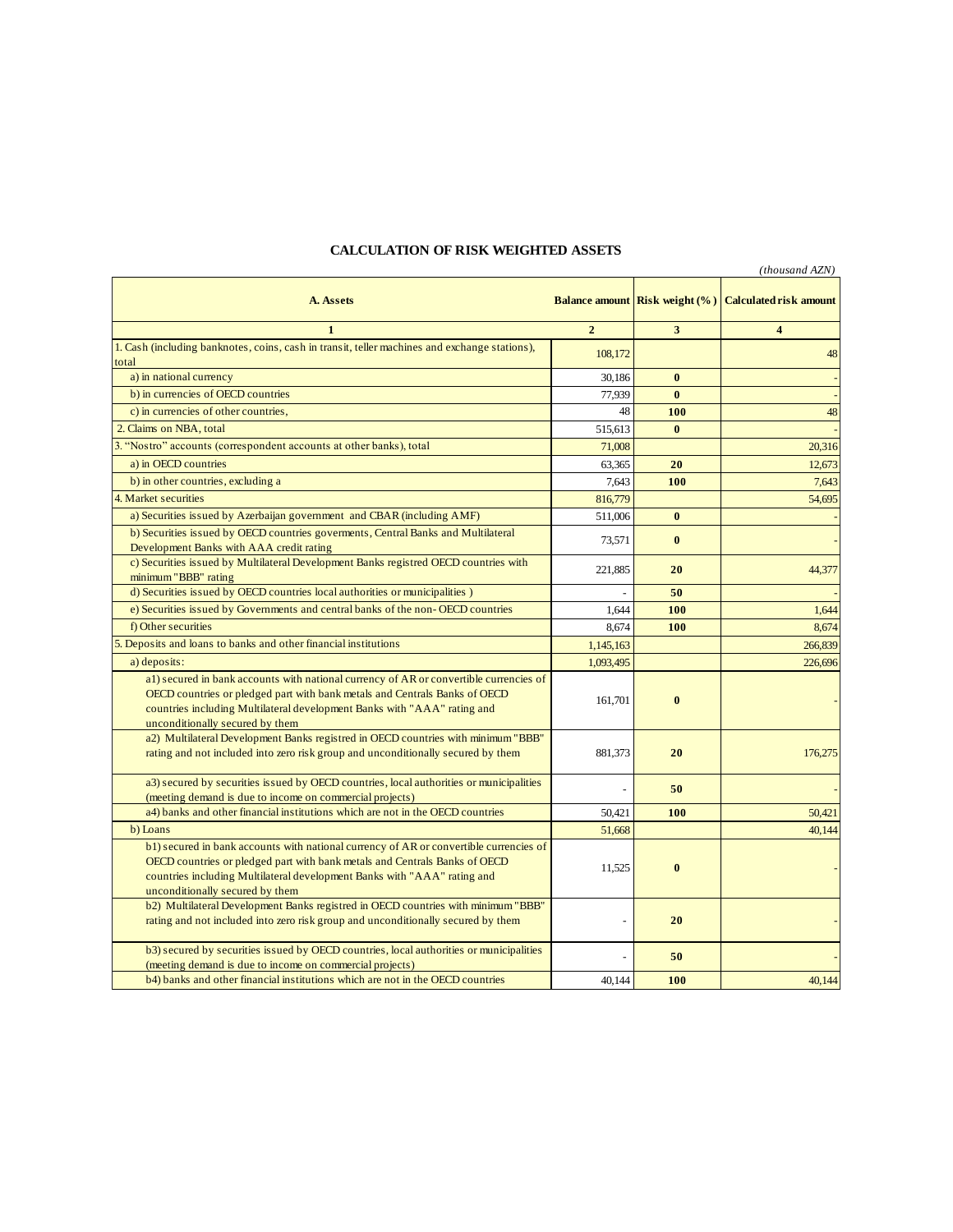| 6. Loans to customers                                                                                                                                                                                                                                | 1,093,816 |             | 1,067,589 |
|------------------------------------------------------------------------------------------------------------------------------------------------------------------------------------------------------------------------------------------------------|-----------|-------------|-----------|
| a) loans to the industrial sector:                                                                                                                                                                                                                   | 195,105   |             | 216,296   |
| a1) secured in bank accounts with national currency of AR or convertible currencies of<br>OECD countries or pledged part with bank metals and Multilateral development Banks<br>with "AAA" rating and unconditionally secured by them                | 4,492     | $\bf{0}$    |           |
| a2) Pledged part with secutities of Government of AR, Central Bank, OECD<br>governments, central banks, Multilateral Development Banks which are not in 0 (zero)<br>risk group with minimum "BBB" credit rating or unconditionally guranteed by them |           | 20          |           |
| a3) secured by securities issued by OECD countries, local authorities or municipalities<br>(meeting demand is due to income on commercial projects)                                                                                                  |           | 50          |           |
| a4) in other cases                                                                                                                                                                                                                                   | 190,613   | $\mathbf X$ | 216,296   |
| a4_1) local currency                                                                                                                                                                                                                                 | 62,199    | 100         | 62,199    |
| a4_2) OECD countries' freely convertible currencies                                                                                                                                                                                                  | 128,414   | 120         | 154,097   |
| a4_3) currency of non-OECD countries                                                                                                                                                                                                                 |           | 120         |           |
| b) loans for agriculture:                                                                                                                                                                                                                            | 112,556   |             | 112,546   |
| b1) secured in bank accounts with national currency of AR or convertible currencies of<br>OECD countries or pledged part with bank metals and Multilateral development Banks<br>with "AAA" rating and unconditionally secured by them                | 2,438     | $\bf{0}$    |           |
| b2) Pledged part with secutities of Government of AR, Central Bank, OECD<br>governments, central banks, Multilateral Development Banks which are not in 0 (zero)<br>risk group with minimum "BBB" credit rating or unconditionally guranteed by them |           | 20          |           |
| b3) secured by securities issued by OECD countries, local authorities or municipalities<br>(meeting demand is due to income on commercial projects)                                                                                                  |           | 50          |           |
| b4) other cases                                                                                                                                                                                                                                      | 110,118   | X           | 112,546   |
| b4_1) local currency                                                                                                                                                                                                                                 | 97,981    | <b>100</b>  | 97,981    |
| b4_2) OECD countries' freely convertible currencies                                                                                                                                                                                                  | 12,137    | 120         | 14,565    |
| b4 3) currency of non-OECD countries                                                                                                                                                                                                                 |           | 120         |           |
| c) Loans to construction sector:                                                                                                                                                                                                                     | 45,552    |             | 49,087    |
| c1) secured in bank accounts with national currency of AR or convertible currencies of<br>OECD countries or pledged part with bank metals and Multilateral development Banks<br>with "AAA" rating and unconditionally secured by them                | 40        | $\bf{0}$    |           |
| c2) Pledged part with secutities of Government of AR, Central Bank, OECD<br>governments, central banks, Multilateral Development Banks which are not in 0 (zero)<br>risk group with minimum "BBB" credit rating or unconditionally guranteed by them |           | 20          |           |
| c3) secured by securities issued by OECD countries, local authorities or municipalities<br>(meeting demand is due to income on commercial projects)                                                                                                  |           | 50          |           |
| c4) other cases                                                                                                                                                                                                                                      | 45,512    | $\mathbf X$ | 49,087    |
| c4_1) Milli valyuta                                                                                                                                                                                                                                  | 27,634    | <b>100</b>  | 27,634    |
| c4 2) İƏİT ölkələrinin sərbəst dönərli valyutası                                                                                                                                                                                                     | 17,878    | 120         | 21,454    |
| c4 3) İƏİT ölkələrinə aid olmayan ölkələrin valyutası                                                                                                                                                                                                |           | 120         |           |
| d) Loans to the transport and communication sectors:                                                                                                                                                                                                 | 34,348    |             | 38,255    |
| d1) secured in bank accounts with national currency of AR or convertible currencies of<br>OECD countries or pledged part with bank metals and Multilateral development Banks<br>with "AAA" rating and unconditionally secured by them                | 324       | $\bf{0}$    |           |
| d2) Pledged part with secutities of Government of AR, Central Bank, OECD<br>governments, central banks, Multilateral Development Banks which are not in 0 (zero)<br>risk group with minimum "BBB" credit rating or unconditionally guranteed by them |           | 20          |           |
| d3) secured by securities issued by OECD countries, local authorities or municipalities                                                                                                                                                              |           | 50          |           |
| (meeting demand is due to income on commercial projects)<br>d4) other cases                                                                                                                                                                          | 34,024    | $\mathbf X$ | 38,255    |
| $d4_1)$ local currency                                                                                                                                                                                                                               | 12,871    | <b>100</b>  | 12,871    |
| d4_2) OECD countries' freely convertible currencies                                                                                                                                                                                                  | 21,153    | 120         | 25,384    |
| d4_3) currency of non-OECD countries                                                                                                                                                                                                                 | ÷,        | 120         |           |
|                                                                                                                                                                                                                                                      |           |             |           |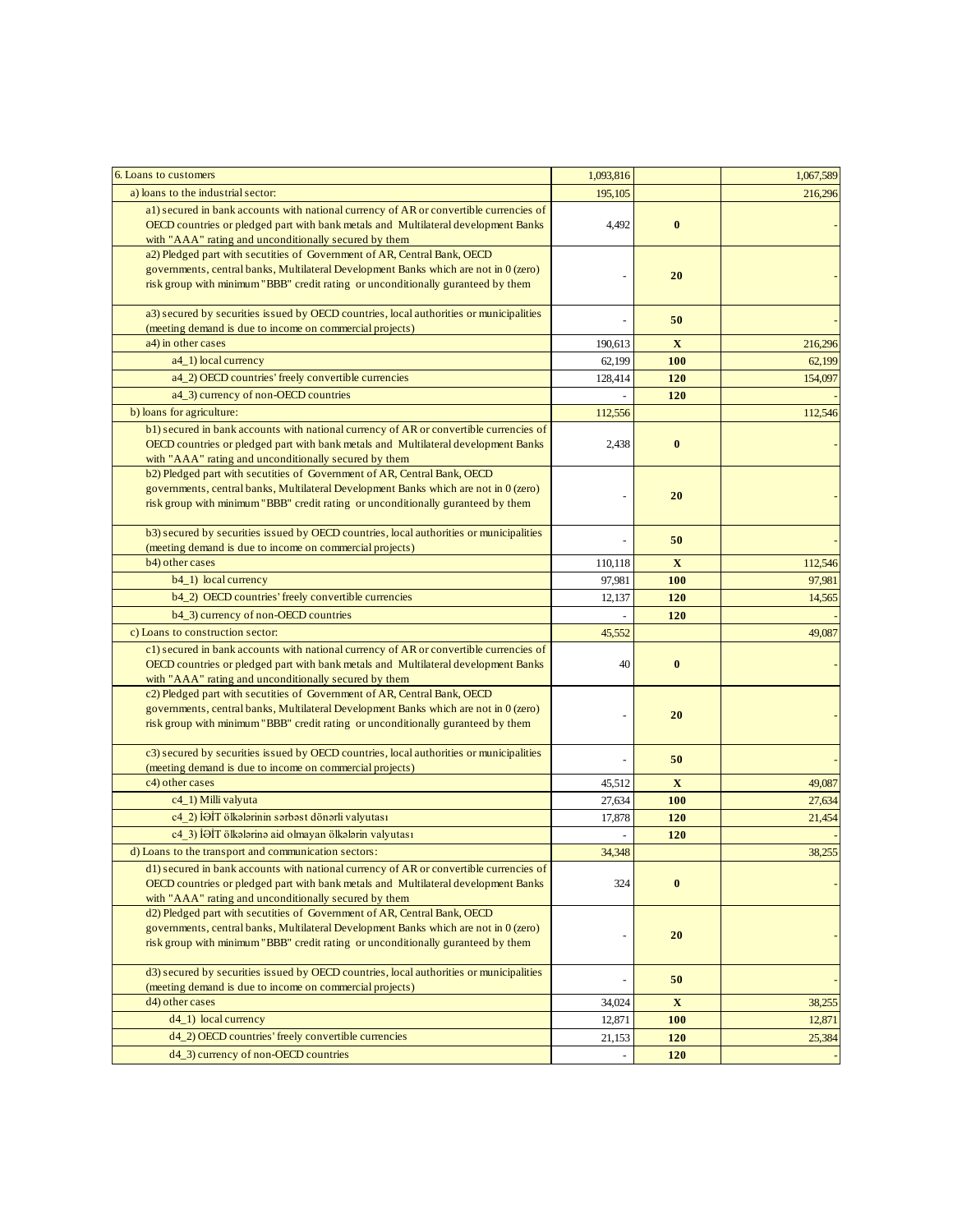| e) Loans trade and service sectors :                                                                                                                                            | 534,614   |              | 441,317   |
|---------------------------------------------------------------------------------------------------------------------------------------------------------------------------------|-----------|--------------|-----------|
| e1) secured in bank accounts with national currency of AR or convertible currencies of                                                                                          |           |              |           |
| OECD countries or pledged part with bank metals and Multilateral development Banks                                                                                              | 136,636   | $\bf{0}$     |           |
| with "AAA" rating and unconditionally secured by them                                                                                                                           |           |              |           |
| e2) Pledged part with secutities of Government of AR, Central Bank, OECD                                                                                                        |           |              |           |
| governments, central banks, Multilateral Development Banks which are not in 0 (zero)<br>risk group with minimum "BBB" credit rating or unconditionally guranteed by them        |           | 20           |           |
|                                                                                                                                                                                 |           |              |           |
| e3) secured by securities issued by OECD countries, local authorities or municipalities                                                                                         |           |              |           |
| (meeting demand is due to income on commercial projects)                                                                                                                        |           | 50           |           |
| e4) other cases                                                                                                                                                                 | 397,978   | $\mathbf{X}$ | 441,317   |
| e4_1) local currency                                                                                                                                                            | 181,280   | 100          | 181,280   |
| e4_2) OECD countries' freely convertible currencies                                                                                                                             | 216,698   | 120          | 260,038   |
| e4_3) currency of non-OECD countries                                                                                                                                            |           | 120          |           |
| f) loans to individuals for personal purposes                                                                                                                                   | 171,636   |              | 210,083   |
| f1) secured in bank accounts with national currency of AR or convertible currencies of                                                                                          |           |              |           |
| OECD countries or pledged part with bank metals and Multilateral development Banks                                                                                              | 3,269     | $\bf{0}$     |           |
| with "AAA" rating and unconditionally secured by them                                                                                                                           |           |              |           |
| f2) Pledged part with secutities of Government of AR, Central Bank, OECD                                                                                                        |           |              |           |
| governments, central banks, Multilateral Development Banks which are not in 0 (zero)                                                                                            |           | 20           |           |
| risk group with minimum "BBB" credit rating or unconditionally guranteed by them                                                                                                |           |              |           |
|                                                                                                                                                                                 |           |              |           |
| f3) Mortgage loans (ADF funds or other sources to the same conditions) and securities<br>issued by OECD countries, local authorities or by the municipal authorities (a revenue | 17,156    | 50           | 8,578     |
| demand is for commercial projects)                                                                                                                                              |           |              |           |
| f4) unsecured consumer loans                                                                                                                                                    | 60,491    | $\mathbf{X}$ | 65,794    |
| $f4_1$ ) local currency                                                                                                                                                         | 49,884    | 100          | 49,884    |
| f4_2) OECD countries' freely convertible currencies                                                                                                                             | 10,607    | 150          | 15,910    |
| f4_3) currency of non-OECD countries                                                                                                                                            |           | 150          |           |
| f5) other consumer loans                                                                                                                                                        | 90,720    | X            | 135,711   |
| $f5_1$ ) local currency                                                                                                                                                         | 739       | <b>100</b>   | 739       |
| f5_2) OECD countries' freely convertible currencies                                                                                                                             |           |              |           |
|                                                                                                                                                                                 | 89,981    | 150          | 134,972   |
| f5_3) currency of non-OECD countries                                                                                                                                            |           | 150          |           |
| g) Loans to other sectors                                                                                                                                                       | 6         |              | 6         |
| g1) secured in bank accounts with national currency of AR or convertible currencies of<br>OECD countries or pledged part with bank metals and Multilateral development Banks    |           | $\bf{0}$     |           |
| with "AAA" rating and unconditionally secured by them                                                                                                                           |           |              |           |
| g2) Pledged part with secutities of Government of AR, Central Bank, OECD                                                                                                        |           |              |           |
| governments, central banks, Multilateral Development Banks which are not in 0 (zero)                                                                                            |           |              |           |
| risk group with minimum "BBB" credit rating or unconditionally guranteed by them                                                                                                |           | 20           |           |
|                                                                                                                                                                                 |           |              |           |
| g3) secured by securities issued by OECD countries, local authorities or municipalities                                                                                         |           | 50           |           |
| (meeting demand is due to income on commercial projects)                                                                                                                        |           |              |           |
| g4) other cases<br>g4_1) local currency                                                                                                                                         | 6         | $\mathbf{X}$ | 6         |
|                                                                                                                                                                                 | 6         | <b>100</b>   | 6         |
| g4_2) OECD countries' freely convertible currencies                                                                                                                             | L,        | 120          |           |
| g4_3) currency of non-OECD countries                                                                                                                                            |           | 120          |           |
| 7. Fixed assets not used in bank operations (minus depreciation)                                                                                                                | 27,072    | 100          | 27,072    |
| 8. Equity investments to unconsolidated subsidiary Banks and other in companies                                                                                                 | 149,301   | $\bf{0}$     |           |
| 9. All other assests                                                                                                                                                            | 64,418    |              | 59,939    |
| a) secured in bank accounts with national currency of AR or convertible currencies of                                                                                           |           |              |           |
| OECD countries or pledged part with bank metals and Multilateral development Banks<br>with "AAA" rating and unconditionally secured by them                                     | 4,479     | $\bf{0}$     |           |
| b) Pledged part with secutities of Government of AR, Central Bank, OECD governments,                                                                                            |           |              |           |
| central banks, Multilateral Development Banks which are not in 0 (zero) risk group with                                                                                         |           | 20           |           |
| minimum "BBB" credit rating or unconditionally guranteed by them                                                                                                                |           |              |           |
| c) secured by securities issued by OECD countries, local authorities or municipalities                                                                                          |           | 50           |           |
| (meeting demand is due to income on commercial projects)                                                                                                                        |           |              |           |
| d) other cases                                                                                                                                                                  | 59,939    | 100          | 59,939    |
| 10. (minus) Allowance for possible losses                                                                                                                                       | 88,111    | $\bf{0}$     |           |
| 11. Intangible assests                                                                                                                                                          | 15,161    | $\bf{0}$     |           |
| 12. Total balance assets                                                                                                                                                        | 3,918,394 | $\mathbf X$  |           |
| 13. The total amount of risk-weighted assets                                                                                                                                    |           |              | 1,496,499 |